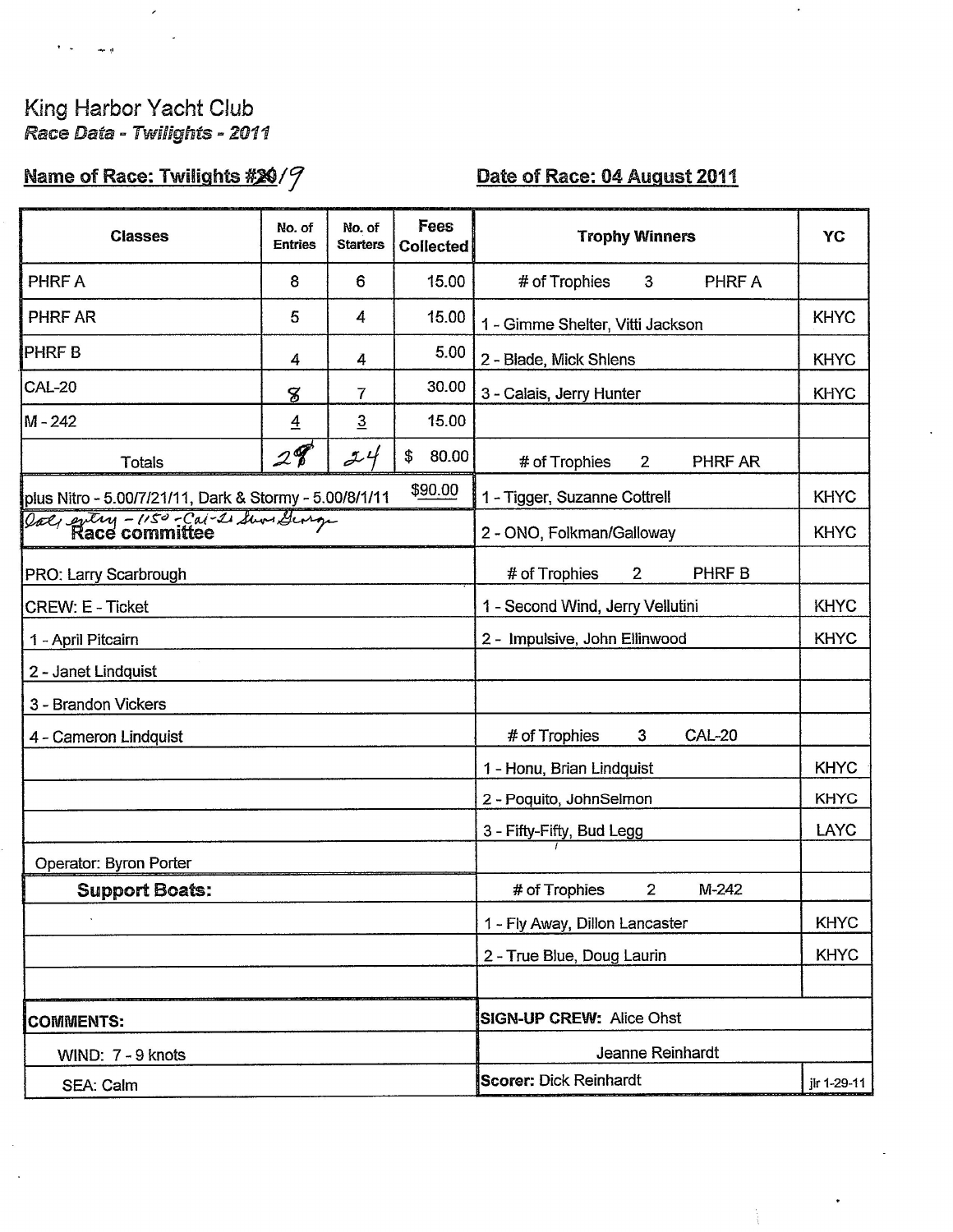## **2010 Twilights at KHYC #19**

**King Harbor Yacht Club**

|                      |                  | Race Date: knots4 Aug 2011 | Wind Speed: 7-9 knots              |        |                       | PRO: Larry Scarbrough         |                          |                               |             |                  |
|----------------------|------------------|----------------------------|------------------------------------|--------|-----------------------|-------------------------------|--------------------------|-------------------------------|-------------|------------------|
|                      | Div<br>Rank      | <b>Boat Name</b>           | Sail No.                           | Rating | Finish<br><b>Time</b> | <b>Elapsed</b><br><b>Time</b> | Corrected<br><b>Time</b> | Owner / Skipper               | Club        | <b>Boat Type</b> |
| PHRF-A               |                  | Time on Time /             | Start Time 18:20:00                |        |                       |                               |                          |                               |             |                  |
|                      | 1                | Gimme Shelter *            | 7800                               | 78     | 19:01:35              | 00:41:35                      | 00:43:02                 | Vitti Jackson                 | <b>KHYC</b> | Martin 243       |
|                      | $\sqrt{2}$       | Blade *                    | 103                                | 39     | 18:59:45              | 00:39:45                      | 00:43:52                 | Mick Shlens                   | <b>KHYC</b> | Melges 30        |
|                      | 3                | Calais                     | 46575                              | 81     | 19:04:15              | 00:44:15                      | 00:45:35                 | Jerry Hunter                  | <b>KHYC</b> | Dencho 33        |
|                      | 4                | <b>Flying Dutchman</b>     | 87027                              | 93     | 19:05:45              | 00:45:45                      | 00:46:15                 | Jason Herring                 | <b>KHYC</b> | Hobie 33         |
|                      | 5                | Dark & Stormy **           | 129                                | 48     | 19:04:13              | 00:44:13                      | 00:48:04                 | Alicia Minana                 | <b>KHYC</b> | Henderson30      |
|                      | 6                | No Way !! *                | 28124                              | 138    | 19:13:34              | 00:53:34                      | 00:50:36                 | Don Souther                   | <b>KHYC</b> | $B-25$           |
| <b>DNC</b>           | $\boldsymbol{7}$ | E-ticket                   | 184                                |        |                       |                               |                          | Larry Scarbrough              | <b>KHYC</b> | Melges 24        |
| <b>DNC</b>           | $\tau$           | <b>Wooly Bully</b>         | 51044                              |        |                       |                               |                          | Wes Huston                    | <b>KHYC</b> | Farr 40          |
| <b>DNC</b>           | $\tau$           | Velociraptor*              | 46470                              |        |                       |                               |                          | Wilfred Poiesz                | <b>KHYC</b> | <b>B25</b>       |
| <b>DNC</b>           | $\tau$           | Gimme Shelter *            | 7800                               |        |                       |                               |                          | Vitti Jackson                 | KHYC        | Martin 243       |
| $\operatorname{DNC}$ | $\tau$           | <b>Bullitt</b>             | 74295                              |        |                       |                               |                          | Mike Kaminskas                | <b>KHYC</b> | Mt Gay 30        |
| <b>DNC</b>           | $\tau$           | Lucky                      | 35012                              |        |                       |                               |                          | Roger O'Conner/ Vitti Jackson | <b>KHYC</b> | OD 35            |
| $\operatorname{DNC}$ | $\tau$           | Viral                      | <b>USA104</b>                      |        |                       |                               |                          | Tim Carter                    | ABYC        | Viper 640        |
| <b>DNC</b>           | $\tau$           | Janian                     | 56550                              |        |                       |                               |                          | Mark Keller                   | <b>PSSA</b> | $\sc{SC27}$      |
| $\operatorname{DNC}$ | $\tau$           | Huckleberry 2 *            | 15                                 |        |                       |                               |                          | Jim Murrell                   | <b>KHYC</b> | Farr 30          |
| PHRF-A(R)            |                  |                            | Time on Time / Start Time 18:25:00 |        |                       |                               |                          |                               |             |                  |
|                      | 1                | Tigger (ar)                | 42757                              | 84     | 19:08:48              | 00:43:48                      | 00:44:54                 | Suzanne Cottrell              | <b>KHYC</b> | J 33             |
|                      | $\overline{c}$   | <b>ONO</b>                 | 32551                              | 48     | 19:06:51              | 00:41:51                      | 00:45:29                 | Mark Folkman                  | <b>KHYC</b> | Olson 40         |
|                      | 3                | Sidekick $*(ar)$           | 42301                              | 75     | 19:09:25              | 00:44:25                      | 00:46:12                 | <b>Bill Webster</b>           | <b>KHYC</b> | $J-37$           |
|                      | $\overline{4}$   | Priorities <sup>*</sup>    | 87309                              | 96     | 19:11:32              | 00:46:32                      | 00:46:49                 | Bob Cole                      | <b>KHYC</b> | Olson 30         |
| <b>DNC</b>           | 5                | Nitro                      | 97626                              |        |                       |                               |                          | John Messenger/ Al Castillion | <b>KHYC</b> | <b>J33</b>       |
| <b>DNC</b>           | 5                | Got Crew! (ar)             | 77516                              |        |                       |                               |                          | Pat Lenehan                   | <b>KHYC</b> | Olson 30         |
| $\operatorname{DNC}$ | 5                | Bella Vita (ar)            | 56136                              |        |                       |                               |                          | Marty Burke                   | <b>KHYC</b> | Beneteau 36-7    |
|                      |                  |                            |                                    |        |                       |                               |                          |                               |             |                  |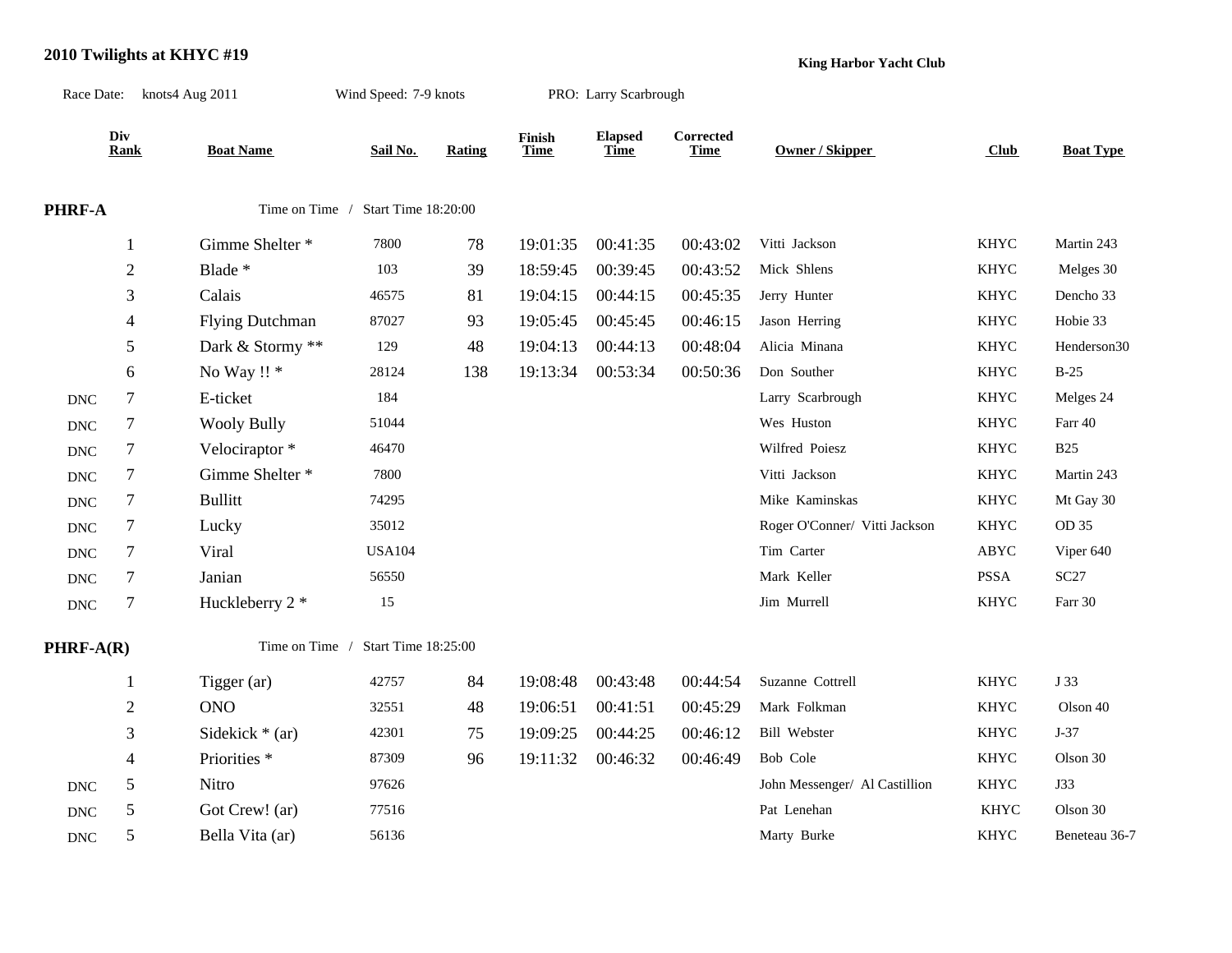| <b>PHRF-B</b>             |                          |                     | Time on Time / Start Time 18:30:00 |     |          |          |          |                      |             |                         |
|---------------------------|--------------------------|---------------------|------------------------------------|-----|----------|----------|----------|----------------------|-------------|-------------------------|
|                           | 1                        | Second Wind*        | 97668                              | 222 | 19:27:34 | 00:57:34 | 00:48:28 | Jerry Vellutini      | <b>KHYC</b> | Cal 25                  |
|                           | $\mathbf{2}$             | Impulsive *         | 33815                              | 153 | 19:23:43 | 00:53:43 | 00:49:40 | John Ellingwood      | <b>RBYC</b> | Impulse 26              |
|                           | 3                        | Proper Lady         | 57935                              | 204 | 19:29:52 | 00:59:52 | 00:51:37 | Bob Cash             | <b>KHYC</b> | Islander 32             |
|                           | $\overline{\mathcal{A}}$ | Ellis Island*       | 1172                               | 150 | 19:32:23 | 01:02:23 | 00:57:56 | Casey Schilling      | <b>BYC</b>  | Catalina 34             |
| $\operatorname{DNC}$      | $\mathfrak s$            | Nina                | 37764                              |     |          |          |          | Rafael Fernandez     | <b>KHYC</b> | Hunter 30               |
| $\operatorname{DNC}$      | $\mathfrak s$            | Midnight Run        | 56782                              |     |          |          |          | John Dean            | <b>KHYC</b> | Catalin 320             |
| $\operatorname{DNC}$      | 5                        | Bella Luna          | 47595                              |     |          |          |          | Gino Polizzotto      | <b>KHYC</b> | Ranger 28               |
| $\operatorname{DNC}$      | 5                        | Primera             | 27871a                             |     |          |          |          | Mark Johnston        | ${\rm HYC}$ | Col $30$                |
| $\operatorname{DNC}$      | 5                        | Fly Away++          | 97228                              |     |          |          |          | Jordan Martucci      | <b>KHYC</b> | Martin 242              |
| $\operatorname{DNC}$      | 5                        | Pau Hana            | 46522                              |     |          |          |          | Brandon Folkman      |             | Martin 242              |
| $\operatorname{DNC}$      | $\mathfrak s$            | Bad Wolf*           | 97321                              |     |          |          |          | Len Abbeduto         | KHYC        | Martin 242              |
| $\operatorname{DNC}$      | 5                        | True Blue           | 97228                              |     |          |          |          | Julie Coll           |             | Martin 242              |
| $\operatorname{DNC}$      | 5                        | Primera             | 27871                              |     |          |          |          | Mark Johnston        | ${\rm HYC}$ | Col $30\,$              |
| $\operatorname{DNC}$      | 5                        | Ellis Island        | 1172                               |     |          |          |          | Casey Schilling      | <b>BYC</b>  | Catalina 34             |
| $\operatorname{DNC}$      | 5                        | True Blue           | 97624                              |     |          |          |          | Udo Kolter           | <b>KHYC</b> | Martin 242              |
| $\operatorname{DNC}$      | 5                        | New Channels++      | 100                                |     |          |          |          | Brian Cotrell        | <b>KHYC</b> | Martin 242              |
| $\operatorname{DNC}$      | 5                        | Proper Lady - NS    | 57935                              |     |          |          |          | Bob Cash             | <b>KHYC</b> | Islander 32             |
| $\operatorname{DNC}$      | $\mathfrak s$            | Impulsive * NS      | 33815                              |     |          |          |          | Patrick Schuss       | <b>RBYC</b> | Impulse 26              |
| <b>Cal 20</b>             |                          | One Design          |                                    |     |          |          |          |                      |             |                         |
|                           | $\mathbf{1}$             | Honu <sup>*</sup>   | 1559                               |     |          |          |          | Lindquist/ Mayol     | KHYC        | $\operatorname{Cal}$ 20 |
|                           | $\mathbf{2}$             | Poquito             | 1092                               |     |          |          |          | John Selman          | <b>KHYC</b> | Cal 20                  |
|                           | 3                        | Fifty/Fifty         | 50                                 |     |          |          |          | Bud Legg             | LAYC        | Cal 20                  |
|                           | 4                        | Brew Ha Ha          | 15c                                |     |          |          |          | Mark Kranz           | KHYC        | Cal 20                  |
|                           | 5                        | Poco Loco           | $\overline{2}$                     |     |          |          |          | Terry Taugner        | <b>KHYC</b> | Cal 20                  |
|                           | 6                        | M <sub>3</sub>      | 370                                |     |          |          |          | Brenda Wempner       | <b>KHYC</b> | Cal 20                  |
|                           | $\boldsymbol{7}$         | Lilikoi Pie         | 36                                 |     |          |          |          | Ron Walecki          | <b>KHYC</b> | Cal 20                  |
| $\ensuremath{\text{DNC}}$ | 9                        | Yell At Me!         | 1079                               |     |          |          |          | Rupert Nuttall-Smith | KHYC        | $\operatorname{Cal}$ 20 |
| $\operatorname{DNC}$      | 9                        | <b>Escape Torce</b> | 358                                |     |          |          |          | Barry Hamilton       | <b>KHYC</b> | Cal 20                  |
| $\operatorname{DNC}$      | 9                        | <b>CFI</b>          | 369                                |     |          |          |          | Tony Gudish          | KHYC        | Cal 20                  |
| $\operatorname{DNC}$      | 9                        | <b>Silver Wings</b> | 546                                |     |          |          |          | Chris Morris         | <b>KHYC</b> | Cal 20                  |